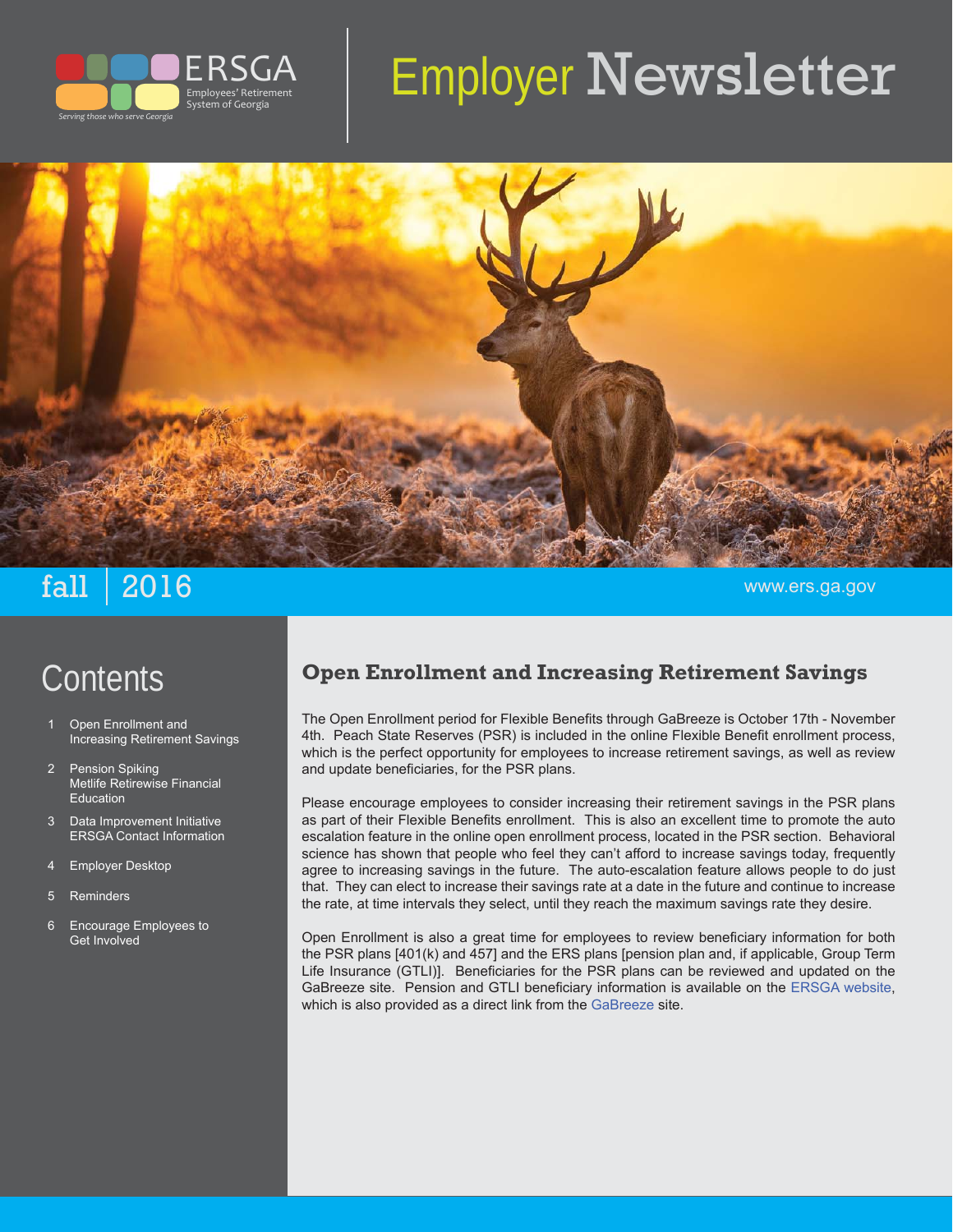## **Pension Spiking** *Additional Costs to ERS Employers*

Have any of your employees recently received a pay increase greater than 5%? If those employees retire within 12 months of receiving the increase, the employer will be responsible for the cost of the additional pension in excess of a 5% pay increase. This is known as the *Pension Spiking* rule. This applies even if the "spike" (increase) is not a pay raise intended for the purpose of providing a higher retirement benefit to the employee.

For GSEPS members joining ERS on or after July 1, 2009, OCGA 47-2-353(2) limits increases used in the calculation of ERS Formula Salary to a maximum of 5% in the 12-month period immediately preceding retirement. For members who joined ERS before this date, there is no such cap in the calculation of the retirement benefit; however, the full cost for the benefit in excess of a 5% increase is passed along to the employer at the time of retirement. [OCGA 47-2-120(f) and 47-2-334(j)].

Here are some common questions we receive from employers when they receive a *Pension Spiking* invoice:

**Q:** Jane received a large pay increase last July 1 and will be retiring this July 1. Since she will have been at her current level of pay for a full 12 months, will her pension be considered *Pension Spiking*?

**A:** Yes! If Jane is retiring on July 1, the 12 months prior to retirement are from the previous July 1 through the current June 30. If Jane received an increase on July 1, it is considered to be within the final 12 months. Some employers have worked with their employees to delay their retirement by a month or more in these situations.

**Q:** Fred's salary increase last fall was because of a promotion. We had a position open and he was the best qualified applicant for that position. We didn't intentionally "spike" his salary before retirement, so why are we getting an invoice? **A:** While we refer to this cost as *Pension Spiking*, the legislation applies to anyone who receives a salary increase in excess of 5% during the final 12 months of employment. In many cases, these increases in pay are the result of promotions or market adjustments and not an intention to inflate an employee's pension. However, when an employee receives a large pay increase shortly before retiring, the increase effectively grants the employee an increased lifetime pension. To fund this increase, the retirement system absorbs the cost of the first 5% of the pay raise, and the employer is billed for the balance of the cost.

**Q:** Sarah received an increase greater than 5% on April 1 and is considering retiring at the end of this year. Can we get an estimate of the amount we'll be responsible to pay under the *Pension Spiking* rules?

**A:** Yes! Contact Susan Anderson at susan.anderson@ers.ga.gov with the expected retirement date for an estimate of the *Pension Spiking* cost.



#### **retirewise® Financial Education**

ERSGA, in cooperation with MetLife, offers Retirewise Financial Education Workshops at state employer locations across the state.



The workshops cover a range of topics, such as budgeting, financial planning, investment basics, wills, trusts, estate planning, and Social Security. In addition, the representatives from MetLife and ERSGA cover flexible and retirement benefits. The workshops have been very well received by state employees, and the demand for workshops has been high.

If you are interested in attending or hosting a workshop at your agency, please contact Kelly Moody at kelly.moody@ers.ga.gov.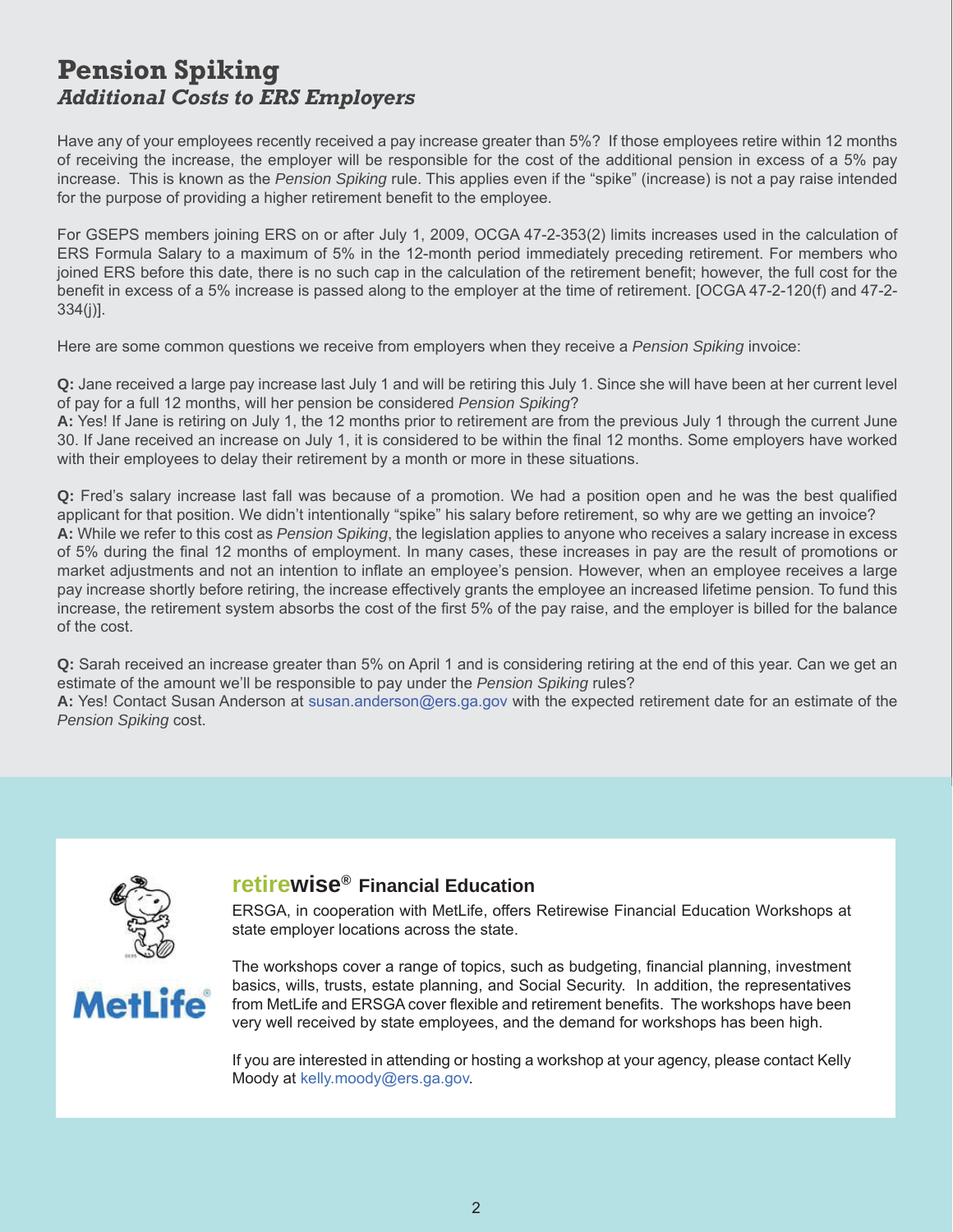# **Data Improvement Initiative**

The data you report every month is edited and posted to the Plan database. The quality of the monthly data is very important because it is the basis for virtually every process of the Plan, including calculations, Plan funding and contributions, Member calculations, and legislation data.

There is a complex set of over 250 validation edits to prevent the posting of incorrect data. Some errors are very difficult to detect because they do not fit the criteria for an edit. Many of these errors are a result of improper data entry or a misunderstanding of the rules and codes related to the data.

#### Examples:

*Percent time is reported incorrectly as 75% instead of 80%. The difference may be too small to result in an edit. The incorrect amount will post, and may result in a Member receiving a lower retirement benefit than they are entitled.* 

*If a Member's bonus is mistakenly reported as eligible to be used in the calculation of retirement benefits, the benefit may be higher than it should be when the calculation is prepared.* 

While the majority of the data submitted each month is correct, there are approximately 8,000 errors created - over 8% of all monthly data records. A small percentage of those are informational and are not problematic. Most of them, however, require correction and could have been avoided with correct data submission.

#### Example:

*A Member worked for Agency A, transfers to Agency B, and is later hired as a new employee at Agency A. The Date of Employment reported for the second period of employment at Agency A should be the most recent Date of Employment, not the original membership date.* 

In an effort to reduce the monthly errors and improve the quality of data, we will begin training and coaching sessions over the next several months. The focus of the training will be data rules and correct data submission. If an agency has a specific issue submitting incorrect data, we will address it during the sessions.

We recognize and appreciate all the hard work agencies put into gathering, inputting, verifying, balancing, and submitting the data. The time and effort spent reworking and researching data will be reduced through data improvement.

We look forward to working with you to make an already good process great!

#### **ERSGA Contact Information**

Updated plan reporting contact information is available on the ERSGA website.

You can view/download/print the updated information by clicking here or copying and pasting the following link:

http://www.ers.ga.gov/Docs/Formsandpubs/ERS\_ Employer\_Reporting\_Contacts.pdf

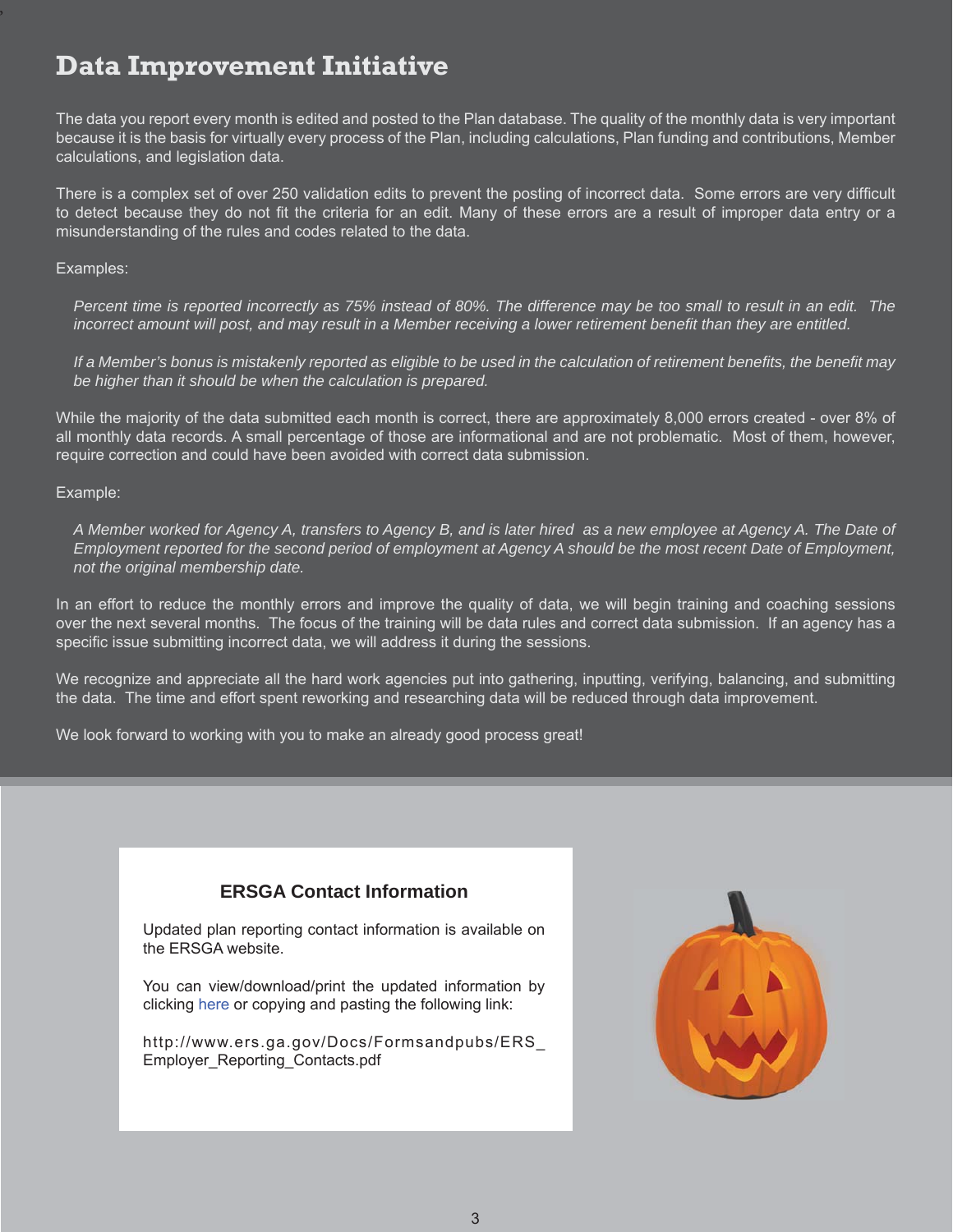### **Employer Desktop** *What can I do on the Employer Desktop?*

The ERSGA Employer Desktop provides a single location for your reporting needs. All registered users can access the desktop by logging on to the employer site from the ERS website at www.ers.ga.gov. To fulfill your primary responsibility as a participating employer of the retirement system, you must:

- Submit a summary report;
- pay contributions; and
- report details of all contributing members by the first of each month.

This is all done using the links on the employer desktop:

- Click on *Maintain Monthly Summary Report* to report the total employee salary and contributions, including adjustments and invoices.
- Upon submitting your summary report, the bank account entered using *Maintain ACH Details* will be debited within two to three business days. Changes can be made to your bank account information at anytime.
- Employers with the capability to upload an employee detail data file use the link *Upload Salary or Compliance Detail File*. Here, a record and status of your upload is available for review.
- Employers without the capability of creating an employee detail file use the **Maintain Monthly Detail** link to enter your employees' detail data.

The desktop has links to reporting processes other than monthly reporting:

- *Check Member Plan Eligibility*
	- Prior to enrolling, verify the employee's eligibility.
	- Using this link will significantly reduce the likelihood of reporting a member in an incorrect contribution group.
- *Ad Hoc Termination Reporting*
	- This link should be checked at least once each month to see which employees were not reported on your most recent monthly submission.
	- If an employee has been terminated in your HR system, use this online tool to enter the termination date to keep our systems updated.
	- If an employee is still active but was on leave without pay for the previous month, use this online tool to advise of the leave without pay.
	- o If an employee shows as active in the system for a long period of time but has not been reported as being on leave without pay, verify the employee's status to determine if they should be terminated or reported as leave without pay.
- *Forfeited Leave Certification and Payment* 
	- Use this page to certify and remit payment of forfeited leave hours for ERS retirees. Upon receiving notification that your employee has applied for retirement, you are required to review, update and approve reported leave hours. Invoices created as a result of the approval are available for your review and payment is expected immediately.
- *Maintain Rehired Retiree*
	- This takes you to the Rehired Retiree Reporting desktop, with links to the rehired retiree reporting process. Employers employing retirees must use these links to report and approve hours worked.

Note: You can access your employees' member statements by clicking on the *Member Statements* link and entering an employee's SSN to retrieve. You can then print a copy of the statement for the member.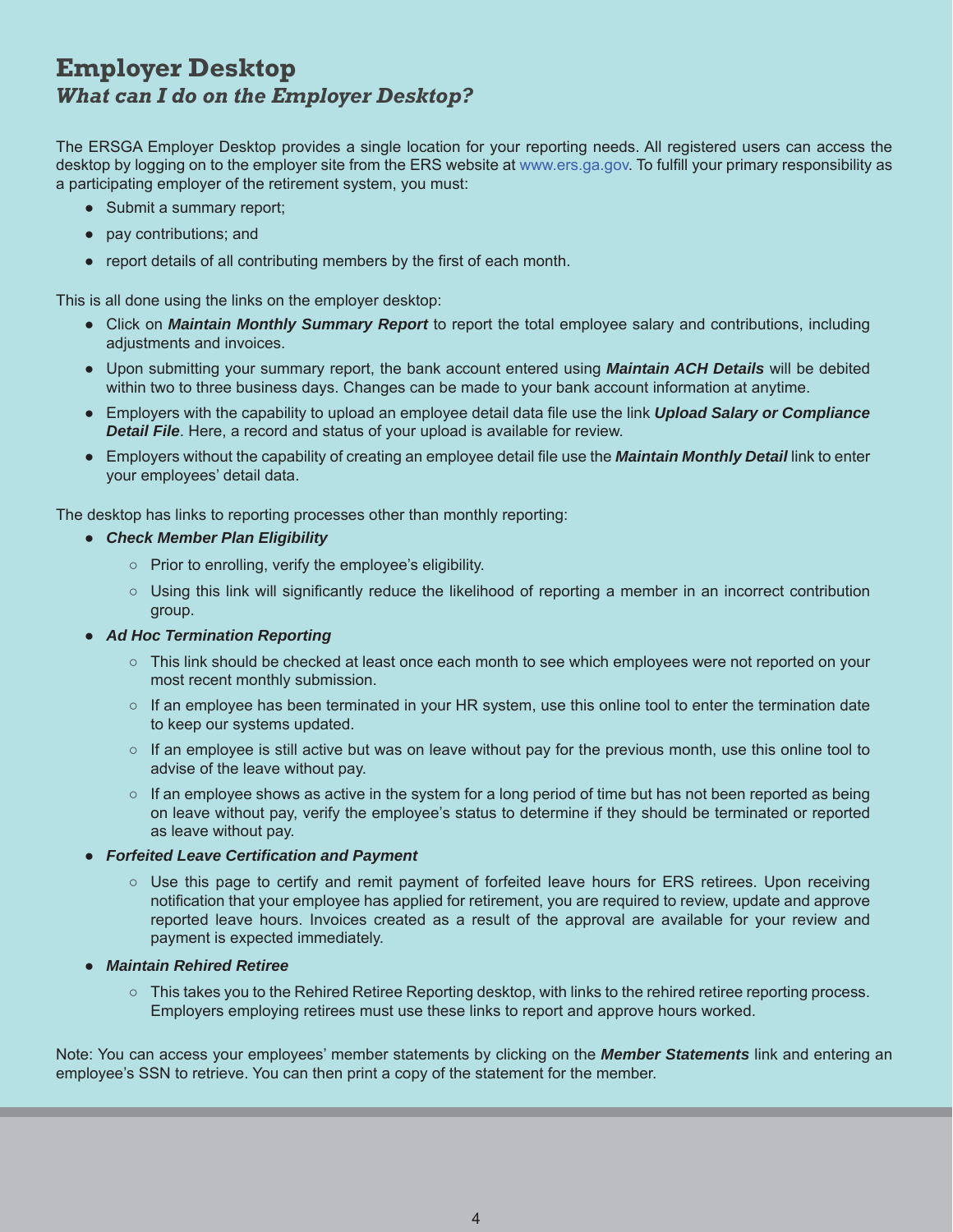# **Reminders**

| <b>What</b>                                           | <b>Where</b>                                                                                                                                                                                                                                                                                                                                                                                                                                                                                                            | <b>Why</b>                                                                                                                                                                                                                                                                                                                                                                                                                       | When                                                                                              |
|-------------------------------------------------------|-------------------------------------------------------------------------------------------------------------------------------------------------------------------------------------------------------------------------------------------------------------------------------------------------------------------------------------------------------------------------------------------------------------------------------------------------------------------------------------------------------------------------|----------------------------------------------------------------------------------------------------------------------------------------------------------------------------------------------------------------------------------------------------------------------------------------------------------------------------------------------------------------------------------------------------------------------------------|---------------------------------------------------------------------------------------------------|
| <b>Contacts and</b><br><b>Contact Information</b>     | Contact your assigned<br>representative for an Employer<br>Contact Form. A list of ERSGA<br>contacts can be found here.                                                                                                                                                                                                                                                                                                                                                                                                 | Throughout the year, ERSGA<br>sends various updates via<br>email. On average, 40-45<br>emails are undeliverable. As a<br>result, important and necessary<br>information, including legislative<br>and system updates, are not<br>received and, in applicable<br>cases, not shared with<br>employees.                                                                                                                             | Anytime there is a change in<br>payroll or human resources staff<br>and executive level contacts. |
| <b>Allocate and Pay</b><br><b>Invoices</b>            | On the Employer Desktop:<br><b>Click Maintain Monthly</b><br><b>Summary Report</b><br>Go to the Invoice tab and<br>$\bullet$<br>select the invoice(s) you<br>want to allocate.<br>After allocating the<br>$\bullet$<br>invoice(s), return to the<br>reports tab and enter<br>the total amount of the<br>allocated invoices in the<br>total invoice adjustments<br>line, calculate, and save.<br>Submit your summary<br>$\bullet$<br>report.                                                                             | In order to protect the Members'<br>benefits, it is the duty of the<br>Plan and its representatives<br>and Employers to make sure<br>all monies owed the Plan are<br>paid. If payment of an invoice<br>is not timely, the Pension fund is<br>shorted. If these unpaid invoices<br>become substantial, it can create<br>a funding shortfall in the Plan.<br>This shortfall will be reflected in<br><b>Employer Contributions.</b> | Payment is due upon the receipt<br>of an invoice.                                                 |
| <b>Final Forfeited</b><br><b>Leave Certifications</b> | On the Employer Desktop:<br><b>Click Forfeited Leave</b><br>$\bullet$<br>Certification and Payment.<br>For non-statewide<br>$\bullet$<br>employers, you must<br>complete a preliminary<br>certification.<br>For statewide agencies, a<br>$\bullet$<br>preliminary certification is<br>automatically completed<br>from the last posted<br>contribution row.<br>All final certifications will be<br>available two business days prior<br>to the Member's termination<br>date. All certifications are due<br>upon receipt. | Forfeited Leave Hours are used<br>in the calculation of member<br>retirement benefits for additional<br>service credit.                                                                                                                                                                                                                                                                                                          | Invoices are available on the<br>16th of the month, and payment<br>is due upon receipt.           |
| Ad Hoc<br><b>Terminations</b>                         | On the Employer Desktop:<br>Click Ad Hoc Termination<br>$\bullet$<br>Reporting<br>Click on both the ERS and<br>$\bullet$<br>GDCP plans.<br>Complete steps 1, 2, and<br>$\bullet$<br>3 to ensure the termination<br>data is received by<br>ERSGA.<br>Note: Any employer that has<br>GDCP members that are inactive<br>for more than 12 months must be<br>terminated immediately.                                                                                                                                         | Termination data must be<br>received for Member accounts<br>to remain accurate and to allow<br>members to apply for refunds<br>using the online system.                                                                                                                                                                                                                                                                          | This information is updated each<br>month when the employer file is<br>received.                  |